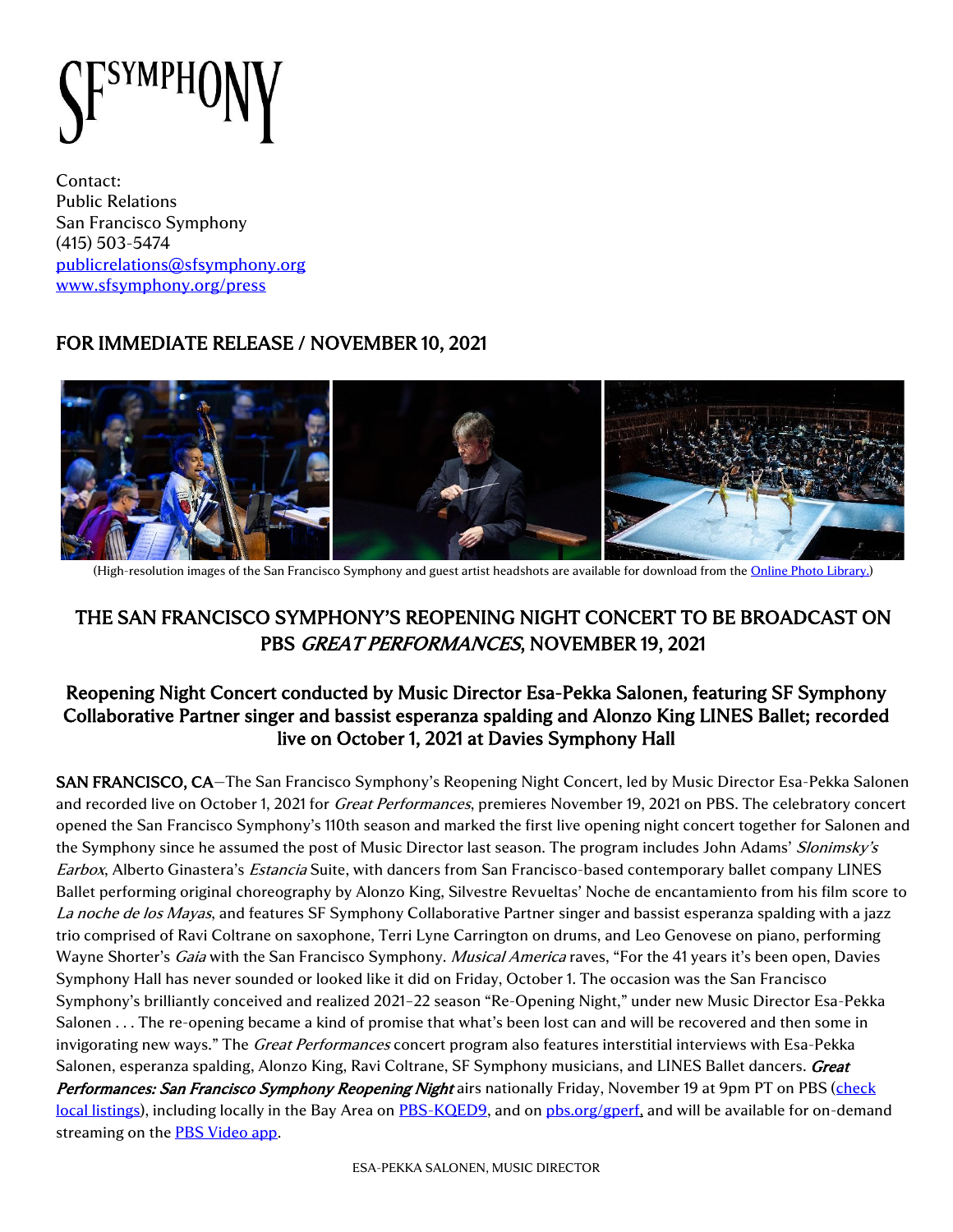### Great Performances Series Overview

Throughout its nearly fifty-year history on PBS, *Great Performances* has provided an unparalleled showcase of the best in all genres of the performing arts, serving as America's most prestigious and enduring broadcaster of cultural programming. Showcasing a diverse range of artists from around the world, the series has earned 67 Emmy Awards and six Peabody Awards. Peek behind the curtain at the *[Great Performances](https://www.pbs.org/wnet/gperf/)* website for exclusive videos, interviews, photos, full episodes, and more. The series is produced by The WNET Group.

### Production Credits

Directed by Michael Beyer and produced by Bernhard Fleischer, Great Performances: San Francisco Symphony Reopening Night is a production of BFMI and The WNET Group. Bill O'Donnell is series producer and David Horn is executive producer.

### **Underwriters**

Series funding for Great Performances was made possible by The Robert Cornell Memorial Foundation, the Anna-Maria and Stephen Kellen Arts Fund, the LuEsther T. Mertz Charitable Trust, Jody and John Arnhold, The Philip and Janice Levin Foundation, the Kate W. Cassidy Foundation, the Thea Petschek Iervolino Foundation, the Abra Prentice Foundation, Rosalind P. Walter, The Starr Foundation, the Seton J. Melvin Charitable Trust, the Estate of Worthington Mayo-Smith, and Ellen and James S. Marcus.

### About the San Francisco Symphony

The San Francisco Symphony is widely considered to be among the most artistically adventurous and innovative arts institutions in the United States, celebrated for its artistic excellence, creative performance concepts, active touring, awardwinning recordings, and standard-setting education programs. In the 2020–21 season, the San Francisco Symphony welcomed conductor and composer Esa-Pekka Salonen as its twelfth Music Director, embarking on a new vision for the present and future of the orchestral landscape. In their inaugural season together, Esa-Pekka Salonen and the San Francisco Symphony introduced a groundbreaking artistic leadership model anchored by eight Collaborative Partners from a variety of cultural disciplines: Nicholas Britell, Julia Bullock, Claire Chase, Bryce Dessner, Pekka Kuusisto, Nico Muhly, Carol Reiley, and esperanza spalding. This group of visionary artists, thinkers, and doers, along with Salonen and the San Francisco Symphony, have set out to explore and develop new ideas inspired by the Partners' unique areas of expertise, including innovative digital projects, expansive and imaginative performance concepts in a variety of concert formats, commissions of new music, and projects that foster collaboration across all areas.

### About The WNET Group

[The WNET Group](http://wnet.org/) creates inspiring media content and meaningful experiences for diverse audiences nationwide. It is the community-supported home of New York's [THIRTEEN](http://thirteen.org/)-America's flagship PBS station[, WLIW21,](http://wliw.org/) THIRTEEN PBSKids, WLIW World and Create; [NJ PBS,](https://www.mynjpbs.org/) New Jersey's statewide public television network; Long Island's only NPR station WLIW-FM; [ALL ARTS,](http://allarts.org/) the arts and culture media provider; and newsroom [NJ Spotlight News.](https://www.njspotlightnews.org/) Through these channels and streaming platforms, The WNET Group brings arts, culture, education, news, documentary, entertainment, and DIY programming to more than five million viewers each month. The WNET Group's award-winning productions include signature PBS series Nature, Great Performances, American Masters, PBS NewsHour Weekend and Amanpour and Company and trusted local news programs MetroFocus and NJ Spotlight News with Briana Vannozzi. Inspiring curiosity and nurturing dreams, The WNET Group's award-winning Kids' Media and Education team produces the PBS KIDS series Cyberchase, interactive *Mission US* history games, and resources for families, teachers and caregivers. A leading nonprofit public media producer for nearly 60 years, The WNET Group presents and distributes content that fosters lifelong learning, including multiplatform initiatives addressing poverty, jobs, economic opportunity, social justice, understanding, and the environment. Through Passport, station members can stream new and archival programming anytime, anywhere. The WNET Group represents the best in public media.